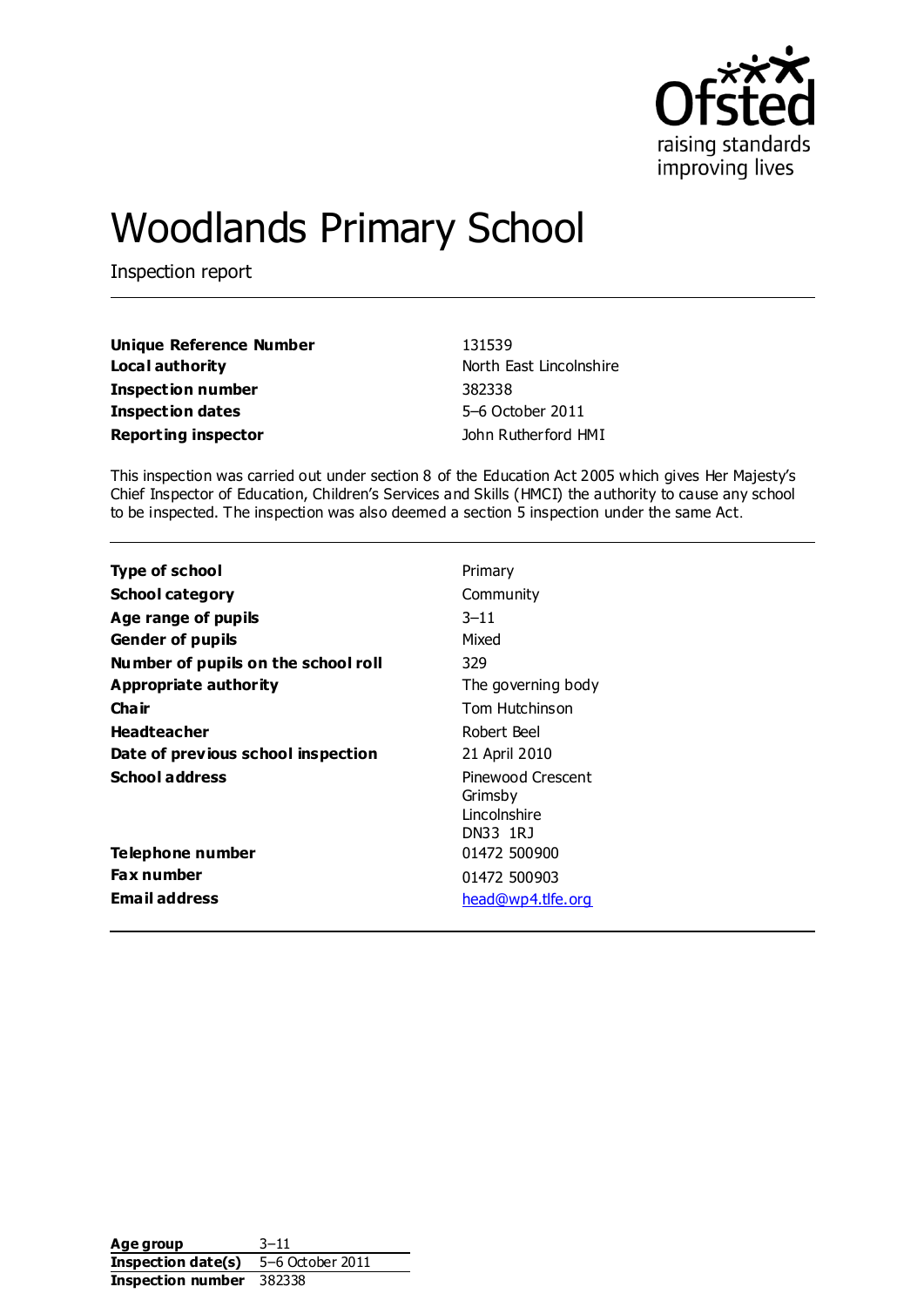The Office for Standards in Education, Children's Services and Skills (Ofsted) regulates and inspects to achieve excellence in the care of children and young people, and in education and skills for learners of all ages. It regulates and inspects childcare and children's social care, and inspects the Children and Family Court Advisory Support Service (Cafcass), schools, colleges, initial teacher training, work-based learning and skills training, adult and community learning, and education and training in prisons and other secure establishments. It rates council children's services, and inspects services for looked after children, safeguarding and child protection.

Further copies of this report are obtainable from the school. Under the Education Act 2005, the school must provide a copy of this report free of charge to certain categories of people. A charge not exceeding the full cost of reproduction may be made for any other copies supplied.

If you would like a copy of this document in a different format, such as large print or Braille, please telephone 0300 123 4234, or email [enquiries@ofsted.gov.uk](mailto:enquiries@ofsted.gov.uk)

You may copy all or parts of this document for non-commercial purposes, as long as you give details of the source and date of publication and do not alter the information in any way.

To receive regular email alerts about new publications, including survey reports and school inspection reports, please visit our website and go to 'Subscribe'.

Piccadilly Gate Store Street Manchester M1 2WD

T: 0300 123 4234 Textphone: 0161 618 8524 [enquiries@ofsted.gov.uk](mailto:enquiries@ofsted.gov.uk) [www.ofsted.gov.uk](http://www.ofsted.gov.uk/)



© Crown copyright 2011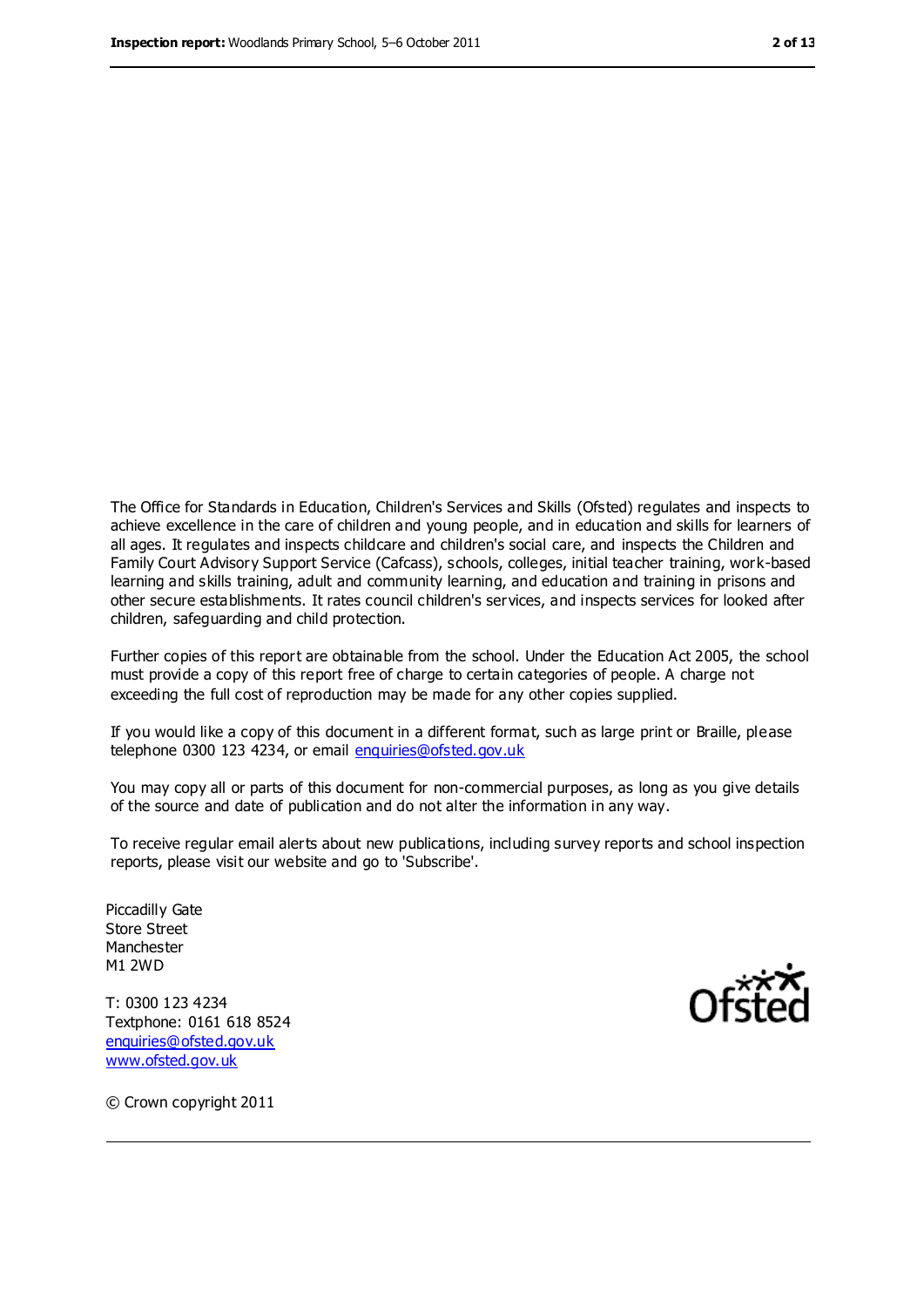# **Introduction**

This inspection was carried out by one of Her Majesty's Inspectors and one additional inspector. Inspectors observed teaching and learning in 15 lessons taught by 13 teachers. They held meetings with school leaders, groups of pupils, three members of the governing body, three members of the parents' council and a representative from the local authority. Inspectors looked at samples of pupils' work, information about pupils' progress and a range of management documents, including policies and records for ensuring the safeguarding of pupils.

The inspection team reviewed many aspects of the school's work. It looked in detail at the school's effectiveness in tackling the areas for improvement identified in the previous inspection.

- Are school leaders effectively identifying and tackling weaknesses in pupils' achievement in English and mathematics in order to raise standards of attainment?
- Are teachers planning work that matches the specific needs of pupils?
- Are school leaders eradicating weaknesses in teaching across the school?
- Is the monitoring of the school's performance by the leadership team rigorous and accurate; does it involve the governing body and does it lead to improvements in pupils' outcomes?

# **Information about the school**

This is a larger than average primary school. A third of pupils are known to be eligible for free school meals, which is above average. Around a third of pupils have special educational needs and/or disabilities, which is also above average. Very few pupils are from minority ethnic backgrounds.

Following the inspection in April 2010, the school was placed in special measures because it was not providing an acceptable standard of education and was not demonstrating the capacity to bring about the necessary improvements.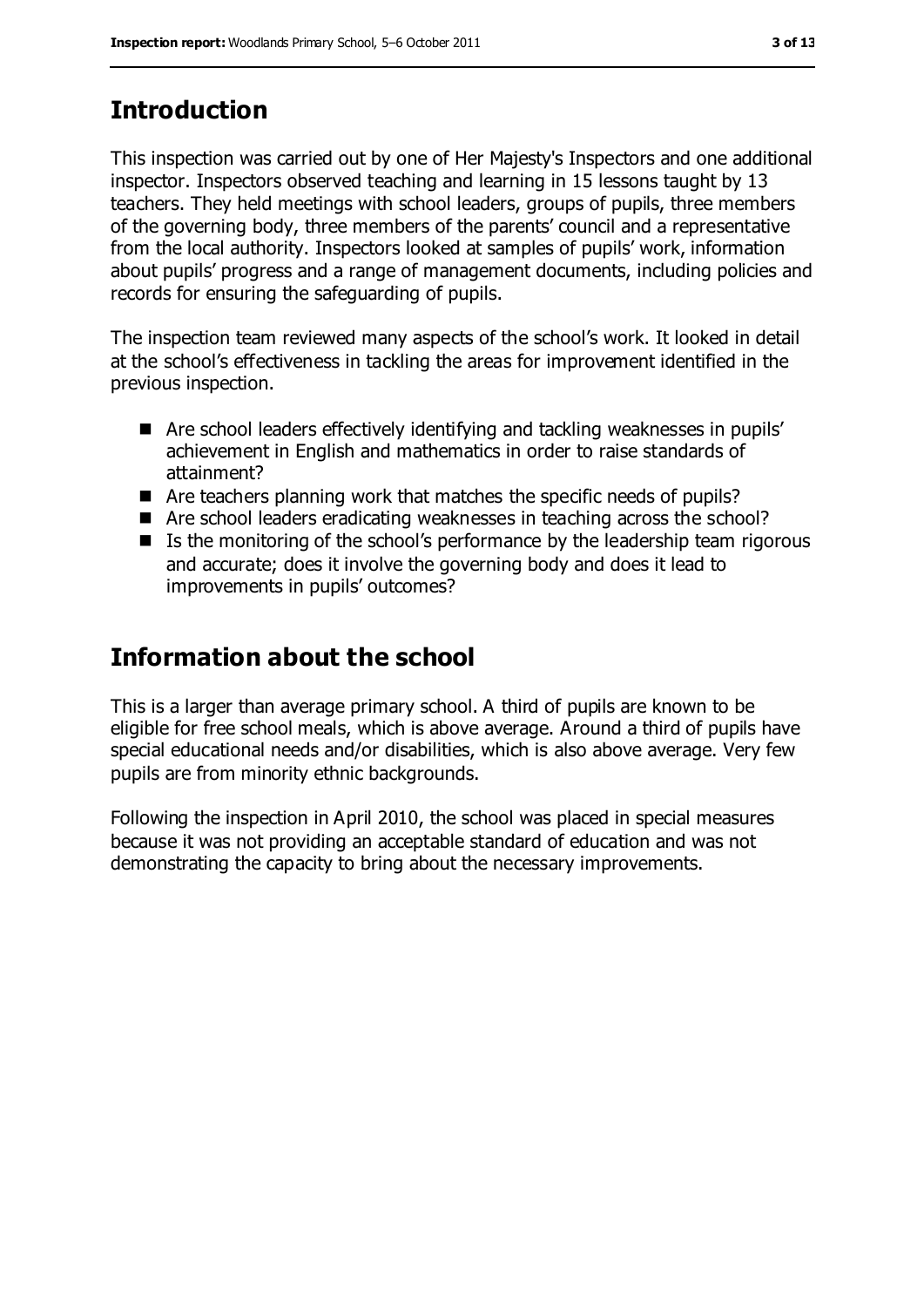**Inspection grades: 1 is outstanding, 2 is good, 3 is satisfactory and 4 is inadequate** Please turn to the glossary for a description of the grades and inspection terms

# **Inspection judgements**

| Overall effectiveness: how good is the school?  |                         |
|-------------------------------------------------|-------------------------|
| The school's capacity for sustained improvement | $\overline{\mathbf{2}}$ |

## **Main findings**

In accordance with section 13 (4) of the Education Act 2005, Her Majesty's Chief Inspector is of the opinion that the school no longer requires special measures. Woodlands now provides a satisfactory and rapidly improving quality of education. There are many good features in the work of the school, including leadership and governance, the curriculum, the care, guidance and support for pupils and their personal development and well-being. The quality of provision and children's progress in the Early Years Foundation Stage are outstanding. Pupils enjoy learning and their attendance is above average. While the school was subject to special measures, parents and carers have maintained their confidence it and have developed a good partnership with the staff and governing body.

The rapid pace of improvement is the result of strong leadership from the headteacher and deputy headteacher who are sharply focused on improving the quality of teaching and pupils' achievement. They are very well supported by a mostly new team of senior and middle leaders who have quickly developed their leadership skills over the past 18 months. The leadership team as a whole works very effectively to keep the work of the school under constant review; members accurately identify strengths and weaknesses and this enables them to make changes where they are most needed in order to improve pupils' outcomes. The significant improvements they have already made in for example, greatly reducing inadequate teaching, making the curriculum much more interesting and raising attainment in writing, demonstrate good capacity to raise attainment further.

Local authority and national data for July 2011 and school records show that pupils start school with skills and knowledge below those typical for their age; they make outstanding progress in the Early Years Foundation Stage. Then, after some peaks and troughs in Key Stages 1 and 2, they leave school with broadly average attainment. The peaks and troughs occur because the quality of teaching is variable, ranging from satisfactory to outstanding. Overall, the quality of teaching and pupils' progress are satisfactory. However, the greater incidence of good and outstanding lessons since July is helping more pupils to make progress at a better than expected rate. This has not reached the stage where progress overall can be judged to be good. Where teaching is still not as good as the best in the school, some groups of pupils are not making as much progress as they might. The work does not sufficiently meet their needs. This is especially the case for the more able and those with minor learning difficulties. Where pupils achieve best, teachers have a detailed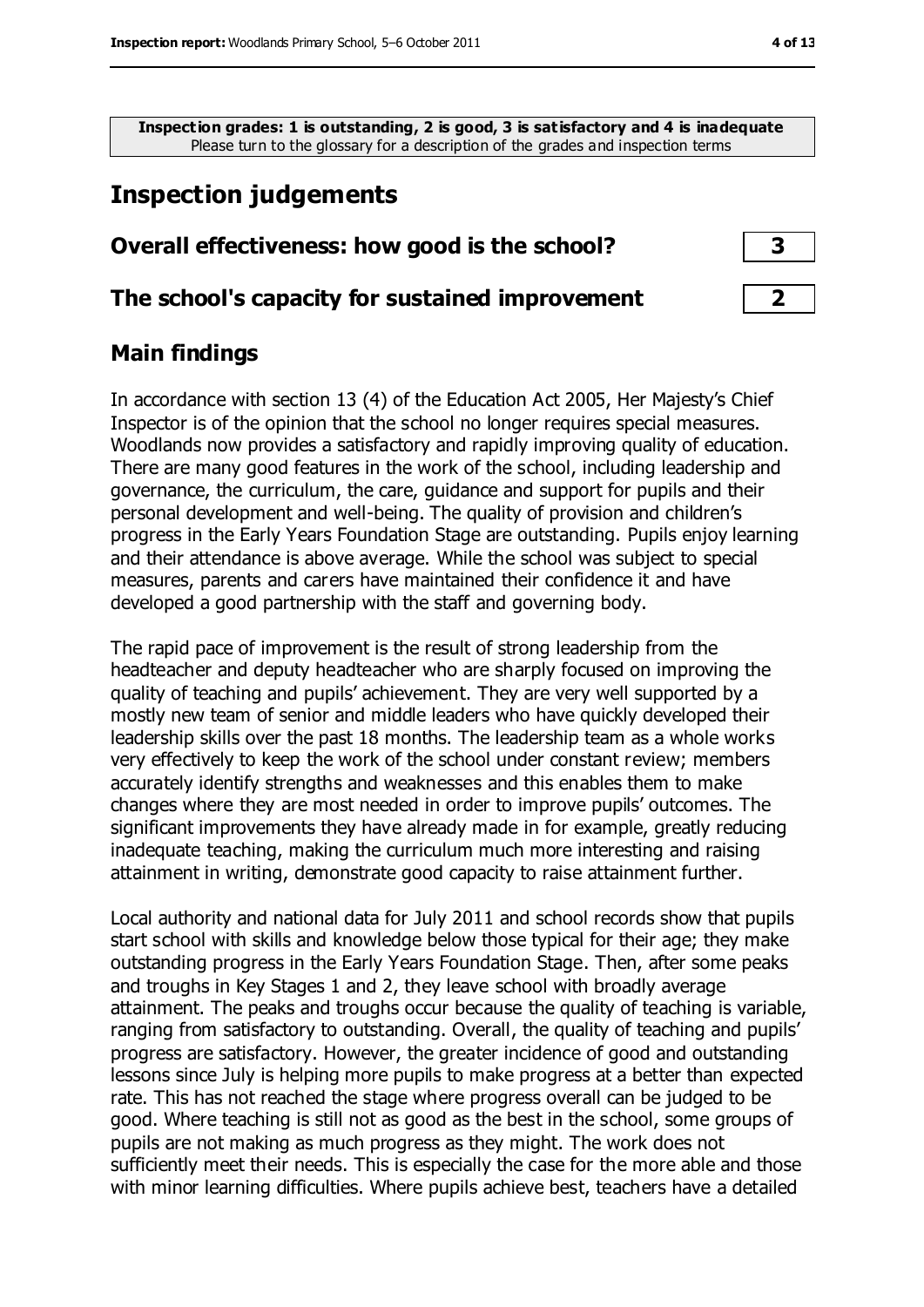understanding of the work that all groups need to accelerate their progress and they provide very stimulating lessons.

Up to 40% of the schools whose overall effectiveness is judged satisfactory may receive a monitoring visit by an Ofsted inspector before their next section 5 inspection.

#### **What does the school need to do to improve further?**

To improve pupils' achievement, the leadership team and staff should take the following actions.

- Improve the consistency of good and outstanding teaching throughout the school by:
	- ensuring that teachers provide work suitably adapted so that all groups of pupils can make good progress in lessons, especially those who are more able and those who have minor learning difficulties
	- leadership team members focusing their monitoring of lessons on the progress made by each group of pupils, identifying precisely how work and support can be better planned to ensure that no group falls behind.

#### **Outcomes for individuals and groups of pupils 3**

A considerable improvement in pupils' achievement in English has contributed significantly to the overall rise in standards. In particular, the staff have worked very hard since the previous inspection to improve pupils' writing and this is now a strength of the school. In the past, pupils have made the strongest progress overall in the Early Years Foundation Stage and in the upper years of Key Stage 2. However, with better teaching and a more interesting curriculum in Key Stage 1 and lower Key Stage 2, pupils' progress is beginning to be more consistently good throughout the school. This is not yet the case for all groups of pupils and some are making slower progress, particularly the more able and those with minor learning difficulties. Pupils with more significant special educational needs and/or disabilities make good progress because the school works in a very effective partnership with external support services to meet their needs. Pupils without special educational needs and/or disabilities whose progress is beginning to stall are quickly identified and helped to get back on track with a well-planned set of support programmes.

The very large majority of pupils are keen learners and behave well in school. Their ability to get on with work on their own, and to use teamwork to solve problems, makes a significant contribution to their progress and to the preparation for their future education and work. This preparation is further enhanced by their improving achievement and the opportunity they are given to try different trades in Year 6 as part of their transition to secondary school. Pupils say they feel very safe in school and they are developing good habits of exercise and healthy eating. Pupils contribute to the life of the school in many ways, the most notable example being the learning council; a team of older pupils advise staff and governors on how teaching can better meet their learning needs. As a result of their input, there is a much stronger emphasis on independent learning and pupils' self-assessment. Pupils are making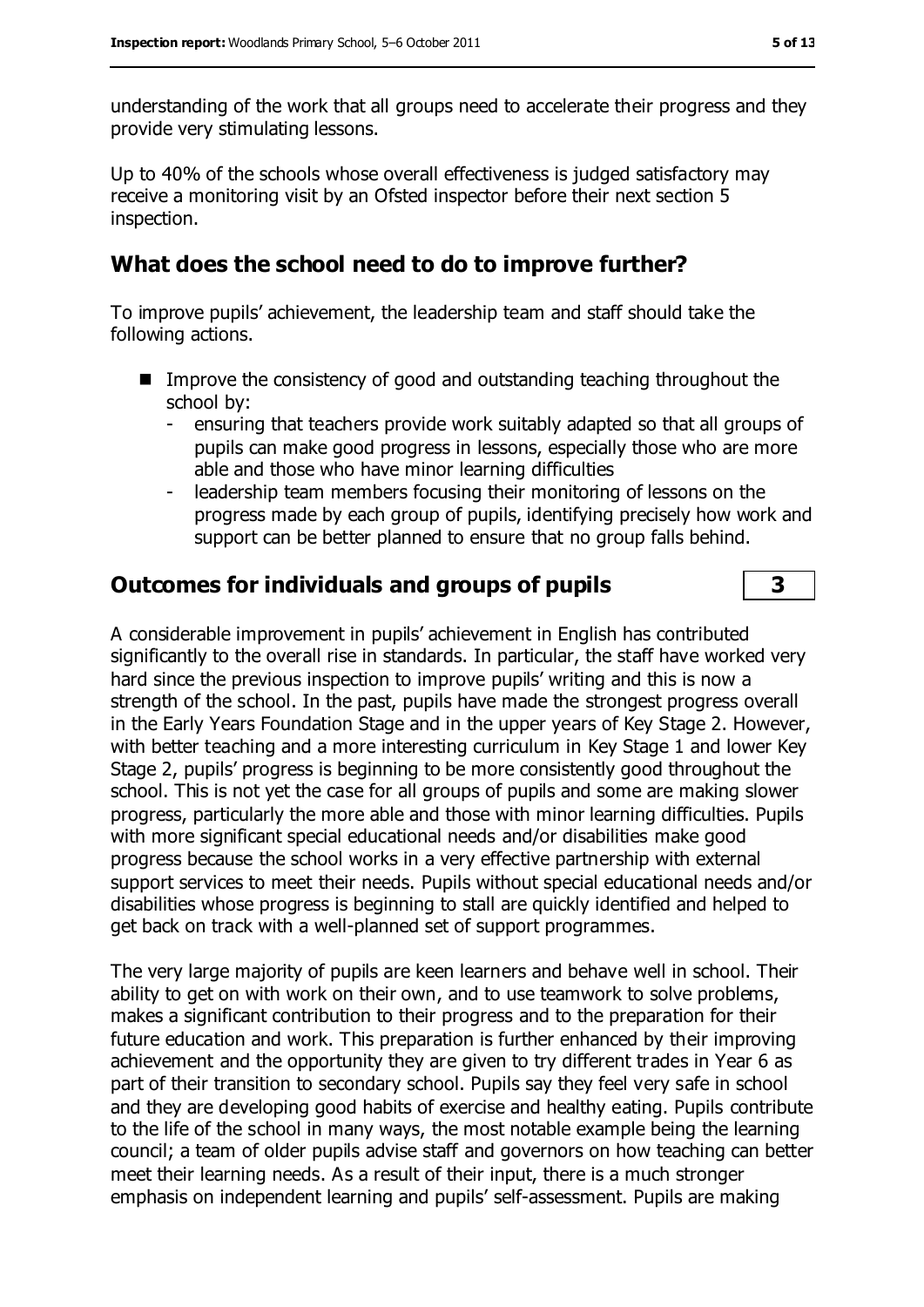good progress in understanding the world beyond their immediate experience and how different groups of people can live together harmoniously.

These are the grades for pupils' outcomes

| Pupils' achievement and the extent to which they enjoy their learning    |   |
|--------------------------------------------------------------------------|---|
| Taking into account:                                                     |   |
| Pupils' attainment <sup>1</sup>                                          |   |
| The quality of pupils' learning and their progress                       |   |
| The quality of learning for pupils with special educational needs and/or |   |
| disabilities and their progress                                          |   |
| The extent to which pupils feel safe                                     |   |
| Pupils' behaviour                                                        |   |
| The extent to which pupils adopt healthy lifestyles                      | 2 |
| The extent to which pupils contribute to the school and wider community  |   |
| The extent to which pupils develop workplace and other skills that will  |   |
| contribute to their future economic well-being                           |   |
| Taking into account:                                                     |   |
| Pupils' attendance <sup>1</sup>                                          |   |
| The extent of pupils' spiritual, moral, social and cultural development  |   |

## **How effective is the provision?**

 $\overline{a}$ 

The proportion of good and outstanding teaching is increasing and inadequate teaching is now rare. Where teaching is most effective, lessons provide a wide range of methods to enable all pupils to grasp new ideas, for example, physical activity, discussion, using computers and pupils teaching each other. Teachers continually assess pupils' understanding and reshape the lesson when necessary. These methods are quickly becoming embedded in most classes and, where teaching is less effective, it is because the work is not always matched to the learning needs of all pupils. In some classes, teachers' marking is very effective because it provides useful guidance and time is given for pupils to respond to it. This is not consistent across the school.

The school is making rapid progress in improving the curriculum and it now provides pupils with good opportunities to link learning across different subjects within highly motivating topics. These topics are used well to extend literacy and numeracy skills and they make a strong contribution to pupils' improving progress. Teachers ensure that learning is reinforced through practical activities, research and first-hand experiences, both within and beyond the school. Topics are well planned to provide different levels of challenge according to the needs of the pupils and there are good arrangements for assessing pupils' progress in learning new skills. A good range of extra-curricular activities enables many pupils to enjoy physical activity in different sports or to develop their personal interests in such areas as film and performing arts.

Care, guidance and support for pupils are given very high priority and some aspects of the work are exemplary, particularly the support for pupils at risk of exclusion or persistent absenteeism. Teachers make significant changes to the curriculum for

<sup>&</sup>lt;sup>1</sup>The grades for attainment and attendance are: 1 is high; 2 is above average; 3 is broadly average; and 4 is low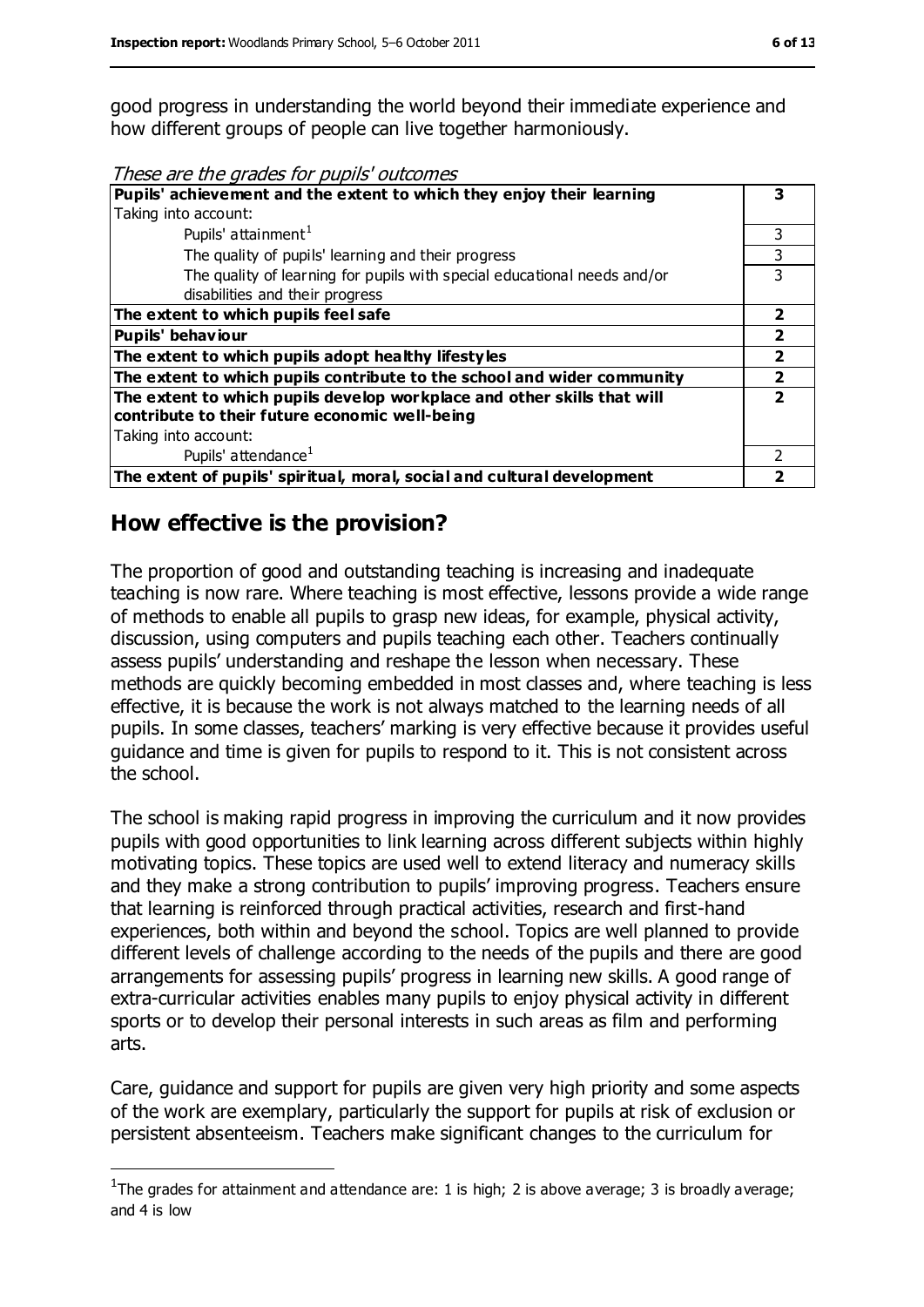these pupils to keep them engaged in learning while they are receiving support for their difficulties. The support for pupils with special educational needs is exceptional in the way it helps them to develop independence and confidence in such everyday activities as shopping and cooking. The school works hard to help pupils and their families to make the right choices in relation to attendance and behaviour, which has led to these being good aspects of pupils' personal development. The support is good for pupils and their families when pupils start school and when they leave. Arrangements for helping pupils to make a smooth transition from one age group to another within the school are at an earlier stage of development.

These are the grades for the quality of provision

| The quality of teaching                                                  |  |
|--------------------------------------------------------------------------|--|
| Taking into account:                                                     |  |
| The use of assessment to support learning                                |  |
| The extent to which the curriculum meets pupils' needs, including, where |  |
| relevant, through partnerships                                           |  |
| The effectiveness of care, guidance and support                          |  |

#### **How effective are leadership and management?**

During the recent period of substantial change, in which weaknesses in teaching have been robustly tackled, the leadership team has maintained the high morale of the staff. All share a strong commitment to improving their practice in order to raise standards as quickly as possible. School leaders have an accurate and detailed view of the strengths and weaknesses in provision from their systematic approach to monitoring teaching and pupils' progress. They also show good skills in formulating action plans that focus the whole school sharply on the most important priorities for raising standards. The concerted effort of all staff to improve pupils' writing skills has contributed significantly to improving results in the Key Stage 2 national curriculum tests.

The leadership team has introduced a very useful system for constantly checking pupils' progress and uses this effectively to identify which pupils need a programme of support and which aspects of teaching need to be improved. School leaders help their colleagues to improve their teaching by looking at their work and giving constructive feedback. This aspect of monitoring is not focused sharply enough on helping some teachers to understand precisely how to ensure that all groups of pupils are making the same good progress during lessons.

The governing body makes a strong contribution to the school's improvement by being fully involved in evaluating the quality of provision and pupils' progress. Its detailed understanding of the school's work helps it to make a very useful contribution to future planning. The governing body works particularly hard to ensure that parents' and carers' views are taken into account in the development of the school. As a result, a parents' council has been formed which is successfully helping to encourage more parents and carers to take advantage of the school's efforts to involve them in supporting their children's learning.

Alliance with other schools has provided the leadership team with useful information to inform improvement planning. At the same time, Woodlands is increasingly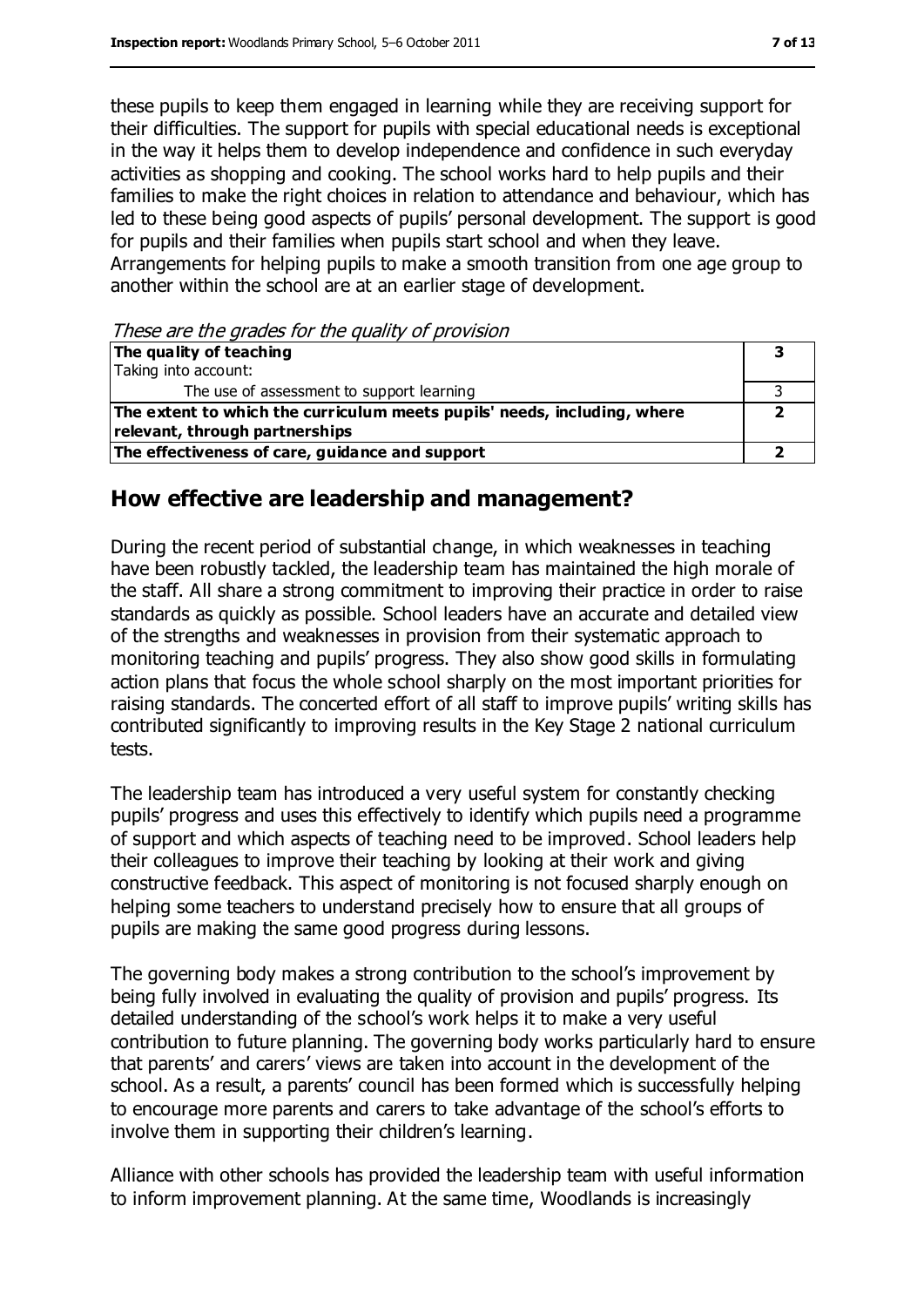helping other schools to improve their practice. A wide range of community organisations supports the school in enriching the curriculum for pupils. The school has started to seek partnerships beyond the immediate locality as part of its community cohesion strategy, but this work is at an early stage of development.

Teachers are committed to ensuring that all pupils have an equal opportunity to achieve well. Their work is particularly successful with pupils whose circumstances make them vulnerable. However, other groups are not achieving as much as they can in some classes. The school's procedures for safeguarding pupils are systematic and fully meet requirements. In some respects, the school's practice is ex ceptional, for example, the way it is anticipating risks associated with forthcoming building work well in advance and is already taking action to minimise them.

| These are the grades for the leadership and management                          |                          |
|---------------------------------------------------------------------------------|--------------------------|
| The effectiveness of leadership and management in embedding ambition and        | $\overline{\mathbf{2}}$  |
| driving improvement                                                             |                          |
| Taking into account:                                                            |                          |
| The leadership and management of teaching and learning                          | $\overline{\phantom{0}}$ |
| The effectiveness of the governing body in challenging and supporting the       | $\overline{2}$           |
| school so that weaknesses are tackled decisively and statutory responsibilities |                          |
| l met                                                                           |                          |
| The effectiveness of the school's engagement with parents and carers            | $\overline{\mathbf{2}}$  |
| The effectiveness of partnerships in promoting learning and well-being          | $\overline{\mathbf{2}}$  |
| The effectiveness with which the school promotes equality of opportunity and    | 3                        |
| tackles discrimination                                                          |                          |
| The effectiveness of safeguarding procedures                                    | $\overline{\mathbf{2}}$  |
| The effectiveness with which the school promotes community cohesion             | 3                        |
| The effectiveness with which the school deploys resources to achieve value for  | 3                        |
| <b>money</b>                                                                    |                          |

## **Early Years Foundation Stage**

Children make outstanding progress, especially in gaining reading, writing and speaking skills and in aspects of their personal development. They very quickly become confident and independent learners. The children get off to this flying start because they follow a very well-planned curriculum which sets out a clear path for the learning of new skills but which is also flexible enough to be adapted when something new fires their imagination. During the inspection, for example, the weather became very windy and the staff modified their plans to set the children a number of challenges related to making kites. The children loved being out in the wind, thinking hard how to solve the problem of making a kite fly while keeping it on the string. In all such activities, the staff adopt a consistent approach to improving children's speaking skills through promoting extended conversations and asking challenging questions.

The children have a rich indoor and outdoor environment from which they can choose their learning activities. There is also an appropriate balance of adult-led activities which are well planned and stimulating and which help the children to make rapid progress in such areas as learning the links between letters and sounds, numbers and writing. Children's achievements in all activities are assessed and recorded using a thorough but very manageable system. This system usefully

**2**

**2**

**3**

**3**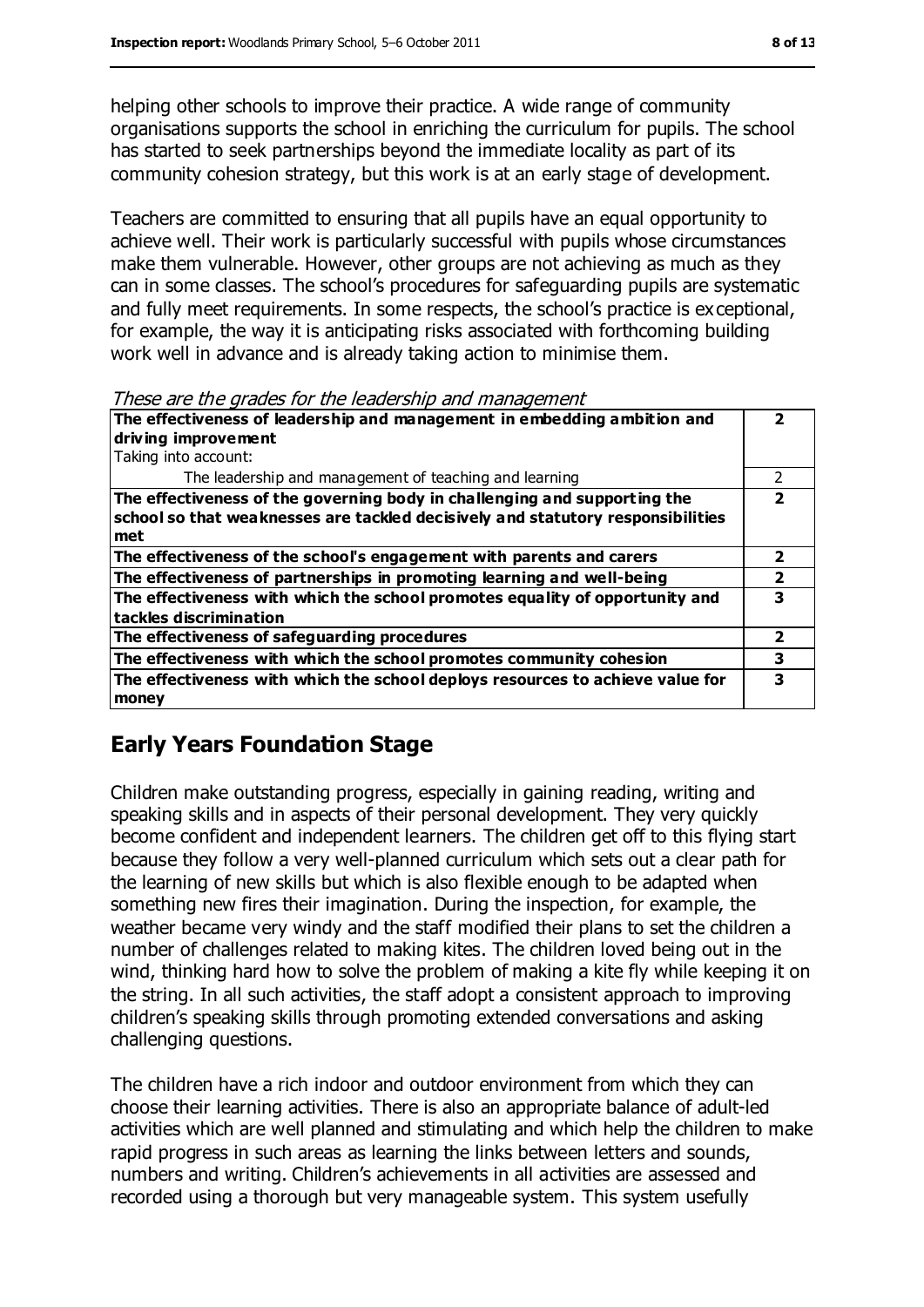includes parents' and carers' observations, which help staff to form a more rounded view of each child's learning and development. This assessment information is used very effectively to plan future work for the class and for particular children who need more support or challenge.

The Early Years Foundation Stage leader gives considerable drive and very clear guidance to secure the highest quality education and care for the children. There is a strong sense of teamwork among the staff and all make a significant contribution to the children's outcomes. The leader and staff closely monitor the impact of their work on children's outcomes and have no hesitation in dropping methods that are not fully effective. The leader has also made a significant contribution to the school's journey out of special measures by taking responsibility for Key Stage 1. She is working closely with the staff to introduce a new curriculum which has already considerably increased pupils' enjoyment and achievement as well as ensuring a smoother transition for the children moving up from Early Years Foundation Stage. Several schools have visited Woodlands to learn from this effective practice.

These are the grades for the Early Years Foundation Stage

| Overall effectiveness of the Early Years Foundation stage                             |  |
|---------------------------------------------------------------------------------------|--|
| Taking into account:                                                                  |  |
| Outcomes for children in the Early Years Foundation Stage                             |  |
| The quality of provision in the Early Years Foundation Stage                          |  |
| The effectiveness of leadership and management in the Early Years Foundation<br>Stage |  |

## **Views of parents and carers**

Parent and carer questionnaires are not normally distributed for inspections conducted under section 8 of the Education Act 2005, unless inspectors have specific reasons to request that the school does so.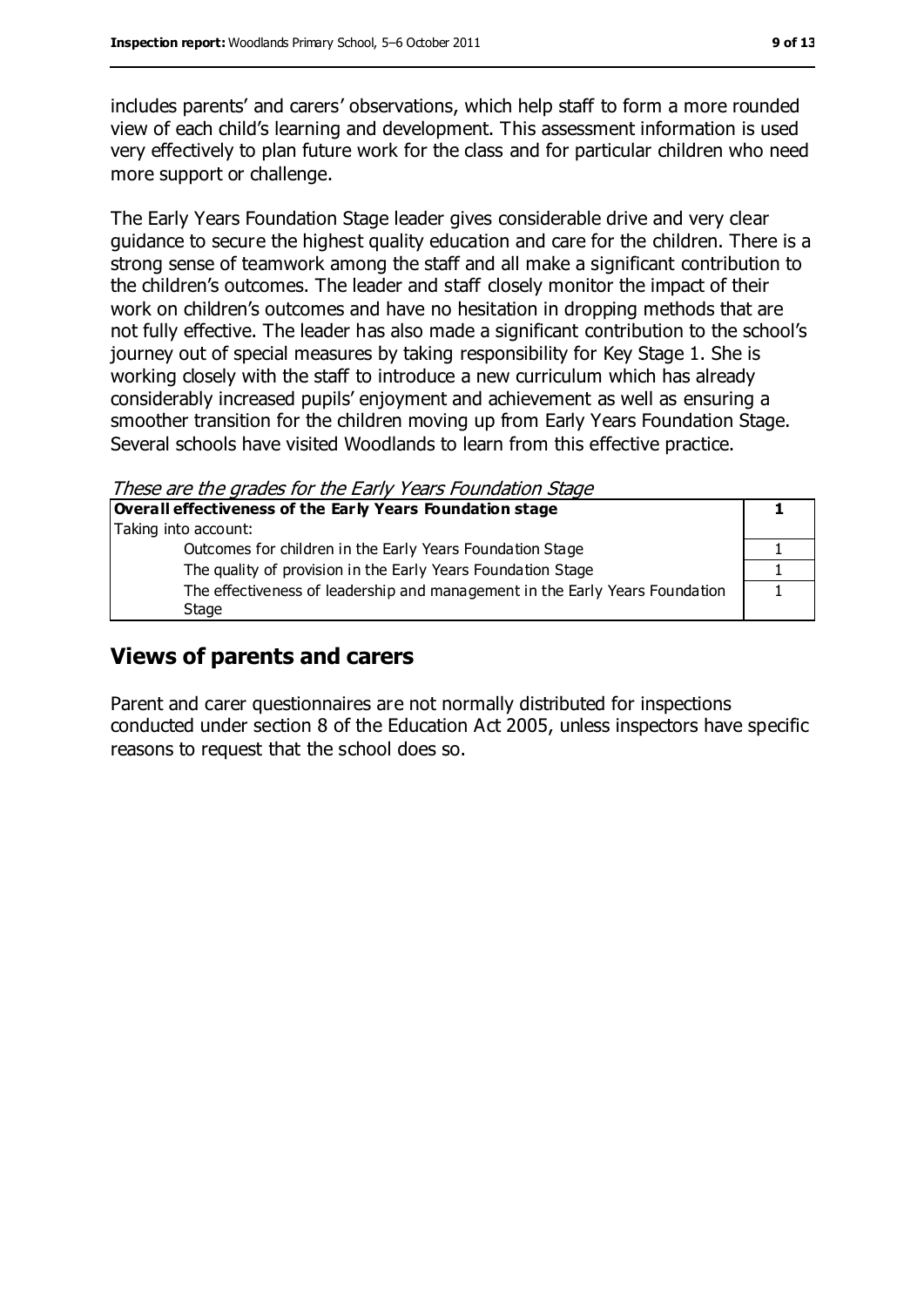# **Glossary**

## **What inspection judgements mean**

| <b>Grade</b> | <b>Judgement</b> | <b>Description</b>                                                                                                                                                                                                               |
|--------------|------------------|----------------------------------------------------------------------------------------------------------------------------------------------------------------------------------------------------------------------------------|
| Grade 1      | Outstanding      | These features are highly effective. An outstanding<br>school provides exceptionally well for all its pupils'<br>needs.                                                                                                          |
| Grade 2      | Good             | These are very positive features of a school. A school<br>that is good is serving its pupils well.                                                                                                                               |
| Grade 3      | Satisfactory     | These features are of reasonable quality. A<br>satisfactory school is providing adequately for its<br>pupils.                                                                                                                    |
| Grade 4      | Inadequate       | These features are not of an acceptable standard. An<br>inadequate school needs to make significant<br>improvement in order to meet the needs of its pupils.<br>Ofsted inspectors will make further visits until it<br>improves. |

## **Overall effectiveness of schools**

|                         | Overall effectiveness judgement (percentage of schools) |      |                     |                   |
|-------------------------|---------------------------------------------------------|------|---------------------|-------------------|
| Type of<br>school       | <b>Outstanding</b>                                      | Good | <b>Satisfactory</b> | <b>Inadequate</b> |
| Nursery schools         | 43                                                      | 47   | 10                  |                   |
| Primary schools         | 6                                                       | 46   | 42                  | რ                 |
| Secondary<br>schools    | 14                                                      | 36   | 41                  | 9                 |
| Sixth forms             | 15                                                      | 42   | 41                  | 3                 |
| Special schools         | 30                                                      | 48   | 19                  | 3                 |
| Pupil referral<br>units | 14                                                      | 50   | 31                  | 5                 |
| All schools             | 10                                                      | 44   | 39                  |                   |

New school inspection arrangements were introduced on 1 September 2009. This means that inspectors now make some additional judgements that were not made previously.

The data in the table above is for the period 1 September 2010 to 08 April 2011 and are consistent with the latest published official statistics about maintained school inspection outcomes (see [www.ofsted.gov.uk\)](http://www.ofsted.gov.uk/).

The sample of schools inspected during 2010/11 was not representative of all schools nationally, as weaker schools are inspected more frequently than good or outstanding schools.

Percentages are rounded and do not always add exactly to 100. Sixth form figures reflect the judgements made for the overall effectiveness of the sixth form in secondary schools, special schools and pupil referral units.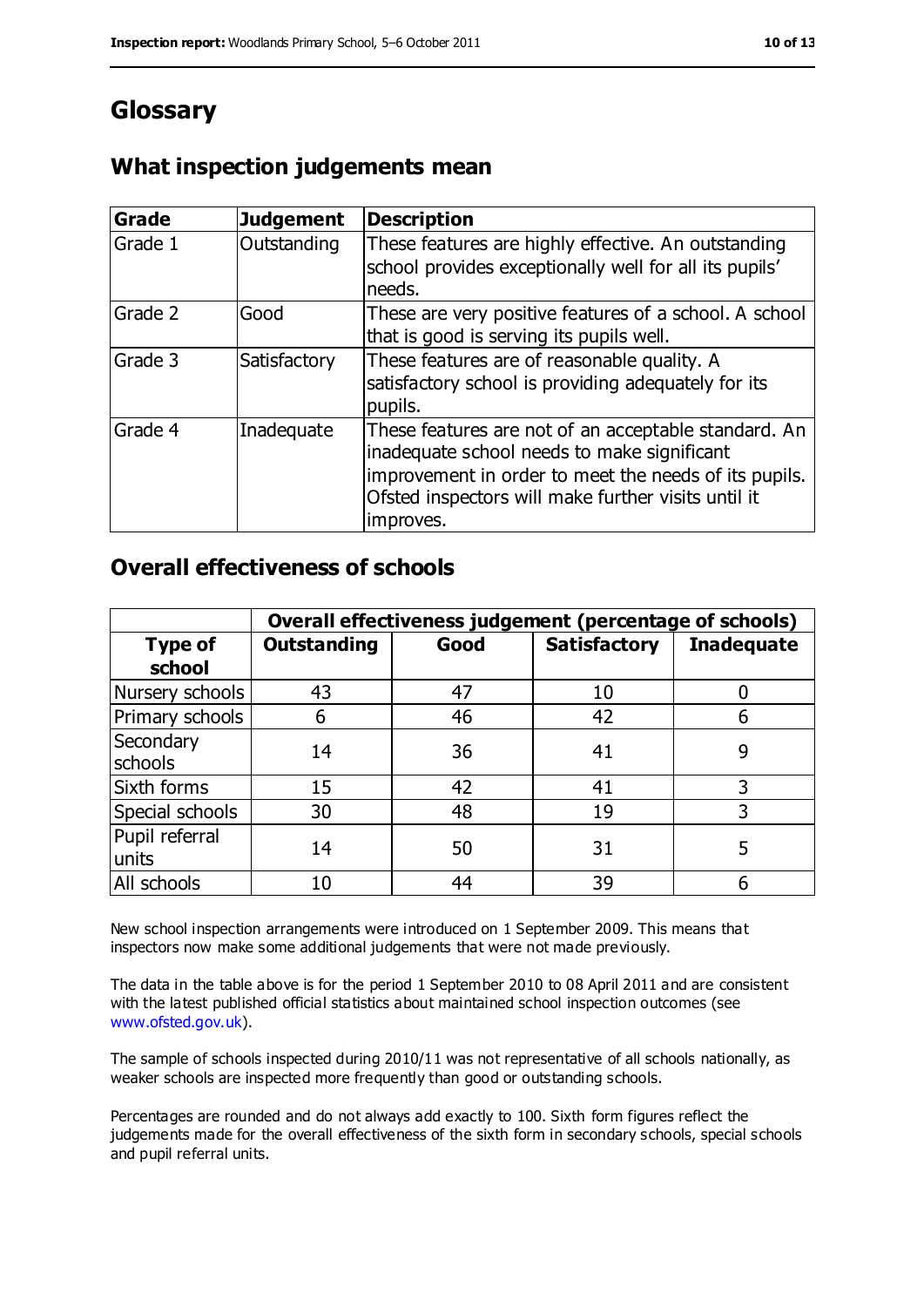# **Common terminology used by inspectors**

| Achievement:               | the progress and success of a pupil in their<br>learning, development or training.                                                                                                                                                                                                                                                     |  |
|----------------------------|----------------------------------------------------------------------------------------------------------------------------------------------------------------------------------------------------------------------------------------------------------------------------------------------------------------------------------------|--|
| Attainment:                | the standard of the pupils' work shown by test<br>and examination results and in lessons.                                                                                                                                                                                                                                              |  |
| Capacity to improve:       | the proven ability of the school to continue<br>improving. Inspectors base this judgement on<br>what the school has accomplished so far and on<br>the quality of its systems to maintain<br>improvement.                                                                                                                               |  |
| Leadership and management: | the contribution of all the staff with<br>responsibilities, not just the headteacher, to<br>identifying priorities, directing and motivating staff<br>and running the school.                                                                                                                                                          |  |
| Learning:                  | how well pupils acquire knowledge, develop their<br>understanding, learn and practise skills and are<br>developing their competence as learners.                                                                                                                                                                                       |  |
| Overall effectiveness:     | inspectors form a judgement on a school's overall<br>effectiveness based on the findings from their<br>inspection of the school. The following<br>judgements, in particular, influence what the<br>overall effectiveness judgement will be.                                                                                            |  |
|                            | The school's capacity for sustained<br>п<br>improvement.<br>Outcomes for individuals and groups of<br>pupils.<br>$\blacksquare$ The quality of teaching.<br>The extent to which the curriculum meets<br>pupils' needs, including, where relevant,<br>through partnerships.<br>The effectiveness of care, guidance and<br>ш<br>support. |  |
| Progress:                  | the rate at which pupils are learning in lessons<br>and over longer periods of time. It is often<br>measured by comparing the pupils' attainment at<br>the end of a key stage with their attainment when<br>they started.                                                                                                              |  |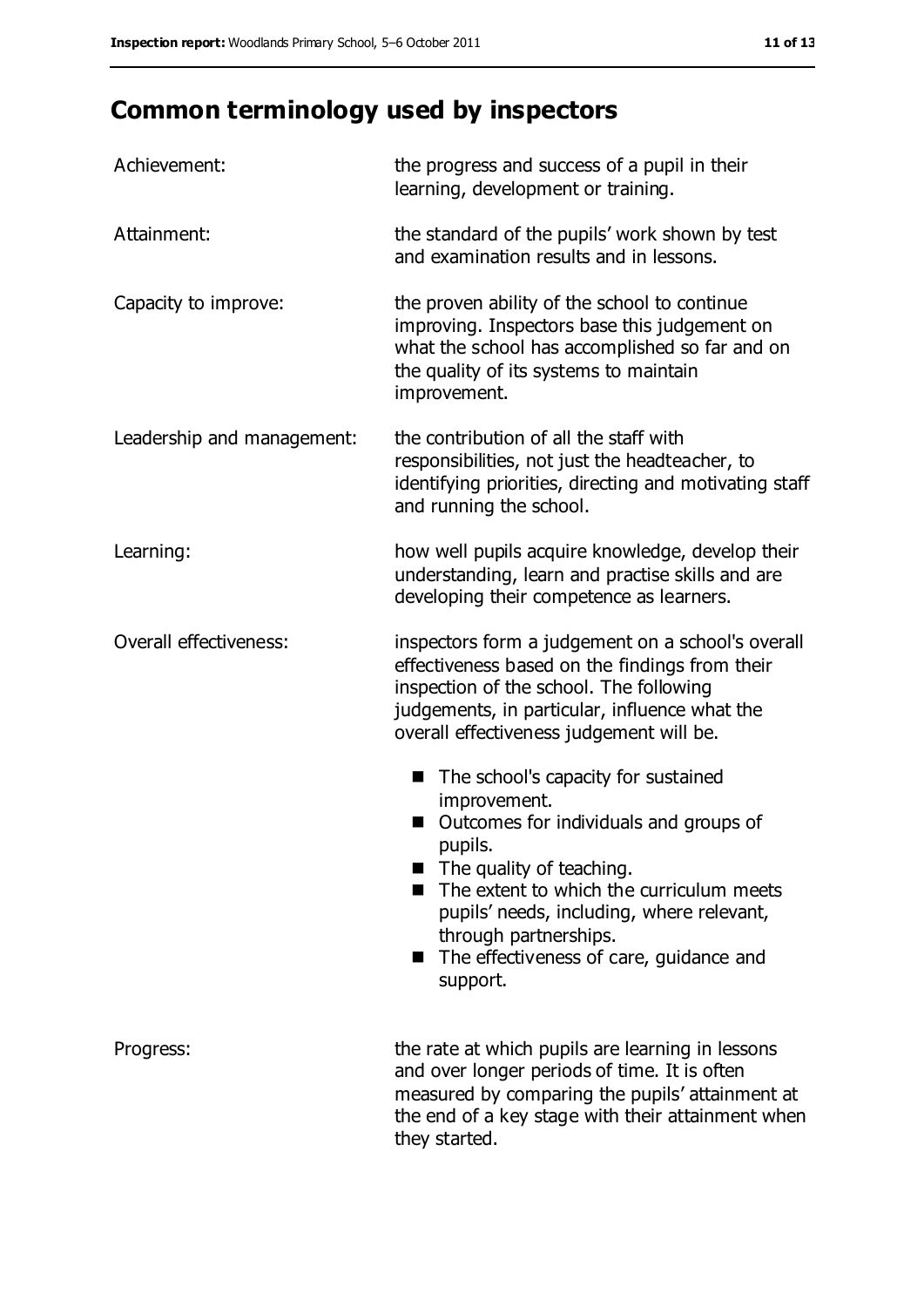**This letter is provided for the school, parents and carers to share with their children. It describes Ofsted's main findings from the inspection of their school.**



7 October 2011

Dear Pupils

#### **Inspection of Woodlands Primary School, Lincolnshire, DN33 1RJ**

Thank you for being so helpful when I came with my colleague, Mr Thompson, to inspect your school. I found my discussions with you to be most helpful because you were very polite and you had so much to say about all the interesting things going on in your school. You helped me to make my judgement that your school is now providing you with a satisfactory quality of education.

You told me that there has been a massive improvement in your school since inspectors last visited in April 2010, and that you are learning far more now. I agree and I have decided that your school no longer needs 'special measures'. The headteacher and staff have worked very hard to make your school a better place but they could not have achieved all their improvements without your hard work, so a very big 'well done' goes to you all. The learning council has contributed enormously by making sure that staff understand your views about how you learn best in lessons and this has helped them to teach in a way that improves your progress. You have all helped by keeping up your good attendance, by behaving well and by being really keen to learn.

The headteacher, staff and governors want to go on improving your school for you so I have agreed with them what they can do next.

- $\blacksquare$  All lessons will be as good as the best in the school.
- Lessons will be planned in a way that helps all of you to make good progress.

I am sure that you will all continue to work with your teachers to help your school go from strength to strength. Good luck for the future.

Yours sincerely

John Rutherford Her Majesty's Inspector